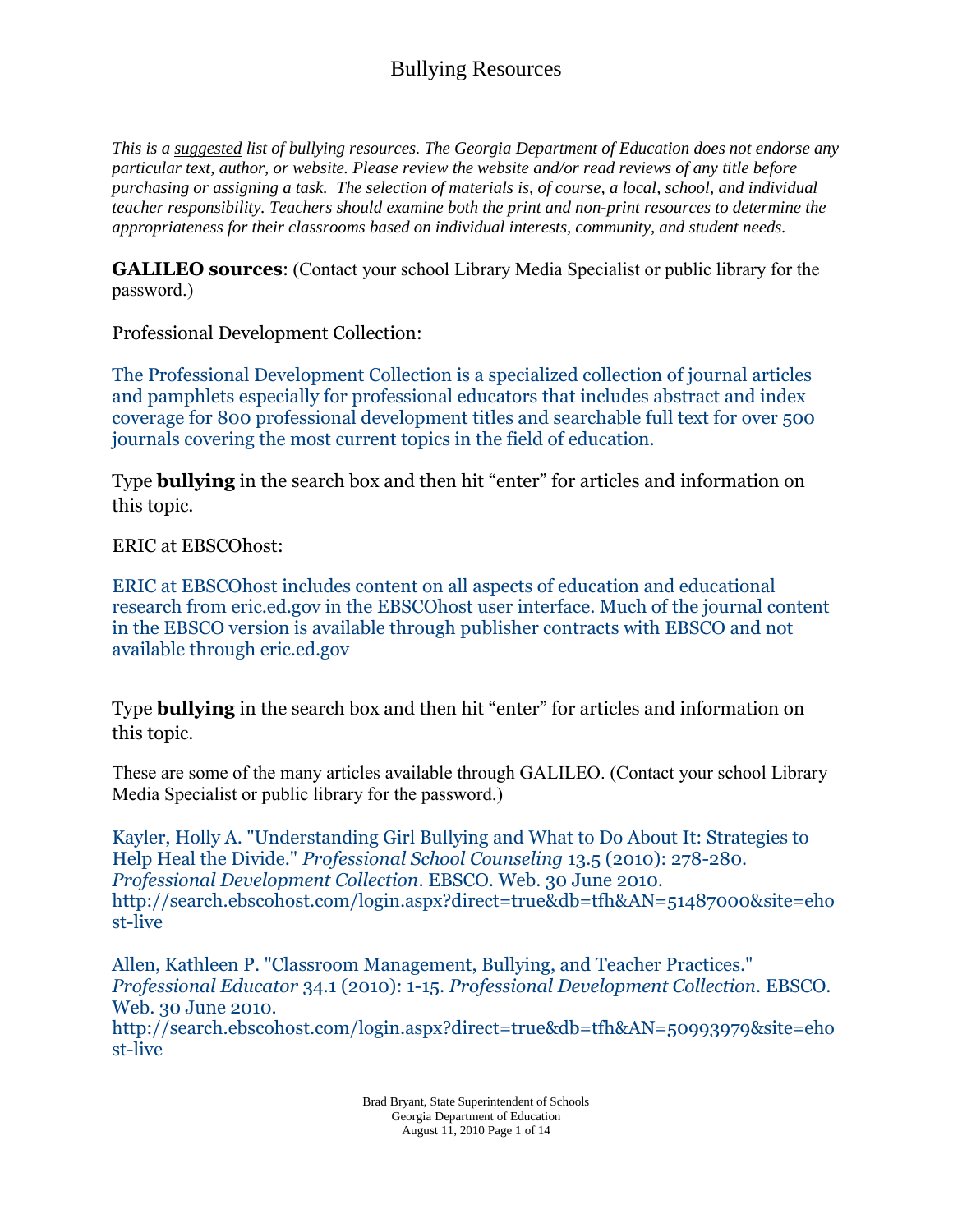Schoen, Sharon, and Alexis Schoen. "Bullying and Harassment in the United States." *Clearing House* 83.2 (2010): 68-72. *Professional Development Collection*. EBSCO. Web. 30 June 2010. http://search.ebscohost.com/login.aspx?direct=true&db=tfh&AN=47735086&site=eho st-live

## **Books for Younger Children (K-4)**

*Move over, Twerp* **Author:** Alexander, Martha G. **Pub Date:** 1981

*I sure am glad to see you, Blackboard Bear* **Author:** Alexander, Martha G. **Pub Date:** 2001

*Jody and the bully* **Author:** Anders, Elizabeth **Pub Date:** 1996

*The Berenstain Bears and the bully* **Author:** Berenstain, Stan, 1923-2005 **Pub Date:** 1993 **Lexile:** 590

# *Bootsie Barker ballerina*

**Author:** Bottner, Barbara **Pub Date:** 1997 **Lexile:** 390

#### *Bootsie Barker bites*

**Author:** Bottner, Barbara **Pub Date:** 1992 **Lexile:** 530

#### *Arthur's April fool* **Author:** Brown, Marc Tolon **Pub Date:** 1983 **Lexile:** 400

*Willy and Hugh* **Author:** Browne, Anthony, 1946- **Pub Date:** 1991 **Lexile:** 260

## *Willy the champ* **Author:** Browne, Anthony, 1946- **Pub Date:** 1985 **Lexile:** 240

*Willy the wimp* **Author:** Browne, Anthony, 1946- **Pub Date:** 1984 **Lexile:** 300

> Brad Bryant, State Superintendent of Schools Georgia Department of Education August 11, 2010 Page 2 of 14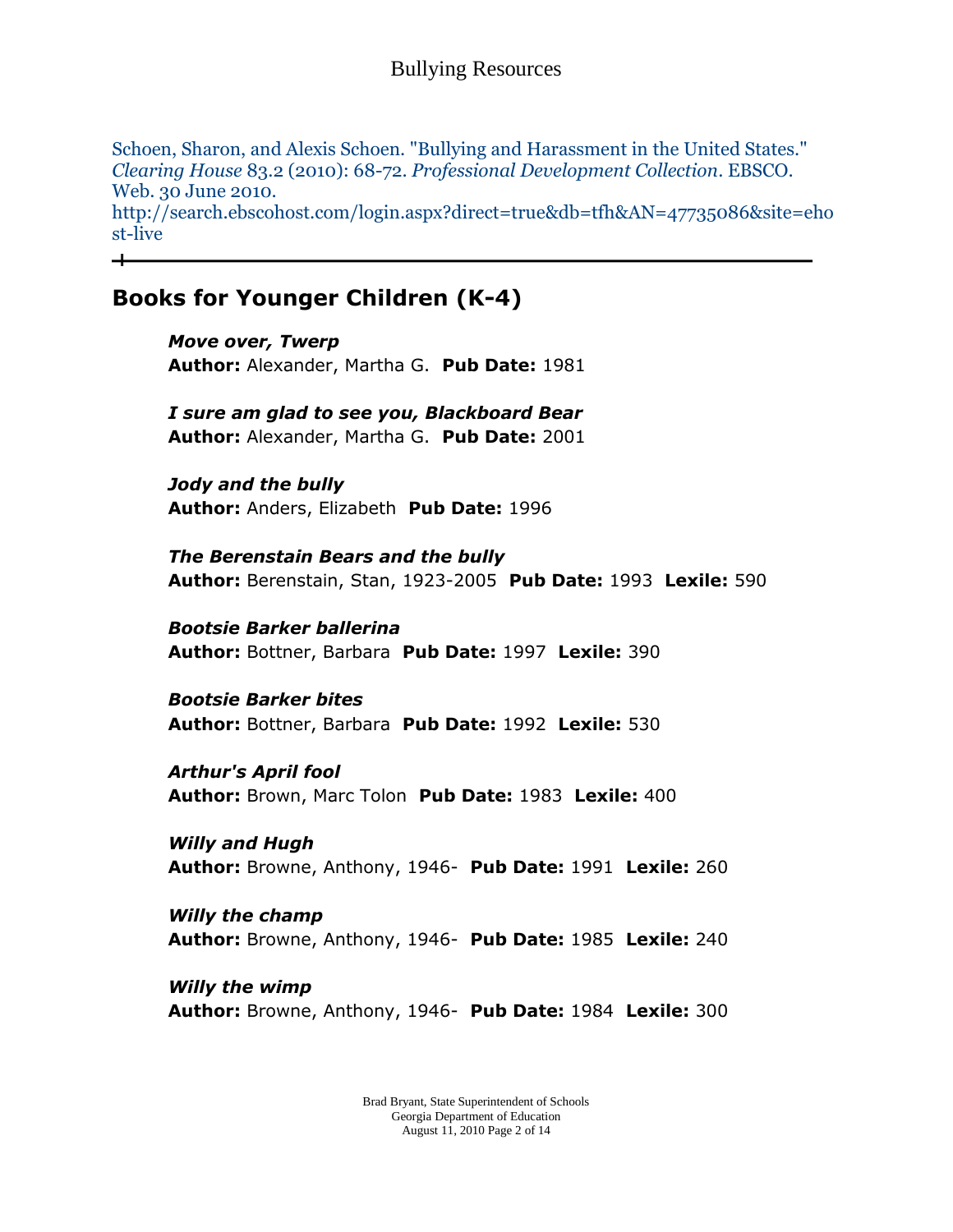*The wimp* **Author:** Caple, Kathy **Pub Date:** 1994 **Lexile:** 320

*How to lose all your friends* **Author:** Carlson, Nancy L. **Pub Date:** 1994 **Lexile:** 480

*Loudmouth George and the sixth-grade bully* **Author:** Carlson, Nancy L. **Pub Date:** 1983 **Lexile:** 600

*Jake Drake, Bully Buster.* **Author:** Clements, Andrew **Pub Date**: 2001 **Lexile:** 460

*Bully* **Author:** Caseley, Judith **Pub Date:** 2001

*Brand new kid* **Author**: Katie Couric

*Bully trouble* **Author:** Cole, Joanna **Pub Date:** 1990 **Lexile:** 280

*Baseball ballerina strikes out!* **Author:** Cristaldi, Kathryn **Pub Date:** 2000

*Camp Big Paw* **Author:** Cushman, Doug **Pub Date:** 1990 **Lexile:** 380

*Happy Birthday to you, you belong in a zoo* **Author:** deGroat, Diane **Pub Date:** 1999 **Lexile:** 350

*Trouble in the Barkers' class* **Author:** De Paola, Tomie **Pub Date:** 2003 **Lexile:** 400

*Wally Walrus* **Author:** DeRubertis, Barbara **Pub Date:** 1998 **Lexile:** 300

*A cake for Barney* **Author:** Dunbar, Joyce **Pub Date:** 1988

> Brad Bryant, State Superintendent of Schools Georgia Department of Education August 11, 2010 Page 3 of 14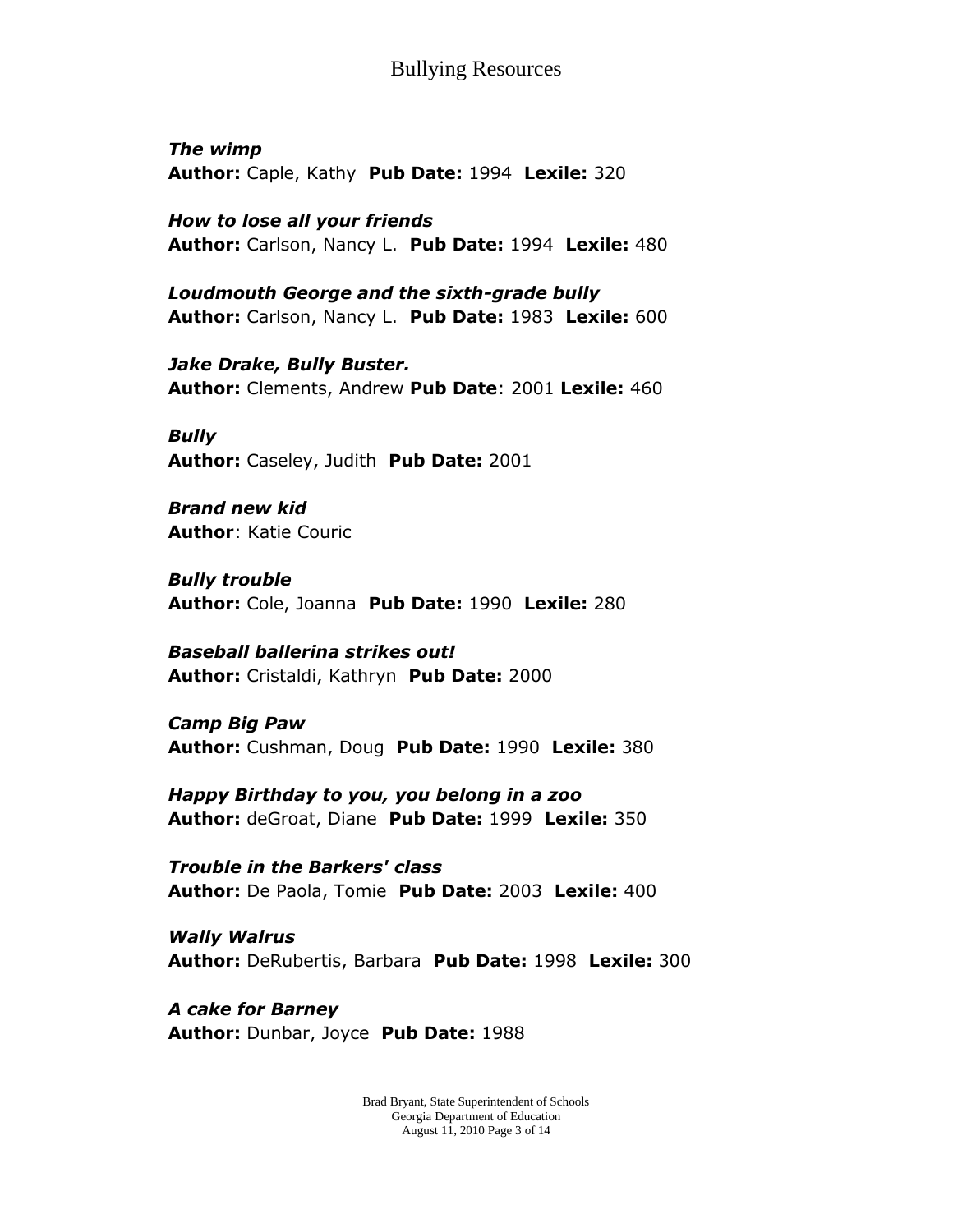*Bug off!* **Author:** Dussling, Jennifer **Pub Date:** 1997

*Furlie Cat* **Author:** Freschet, Berniece **Pub Date:** 1986

*A Valentine for Norman Noggs* **Author:** Gregory, Valiska **Pub Date:** 1999 **Lexile:** 470

*Rocky and the Lamb* **Author:** Greg Gormley

*The three silly girls Grubb* **Author:** Hassett, John **Pub Date:** 2002 **Lexile:** 520

*Patrick and the big bully* **Author:** Hayes, Geoffrey **Pub Date:** 2001

*The knight who was afraid to fight* **Author:** Hazen, Barbara Shook **Pub Date:** 1994

*The new dog* **Author:** Hazen, Barbara Shook **Pub Date:** 1997

*A weekend with Wendell* **Author:** Henkes, Kevin **Pub Date:** 1986 **Lexile:** 510

*The big bad Bully Bear* **Author:** Hofmann, Ginnie **Pub Date:** 1996

*The rat and the tiger* **Author:** Kasza, Keiko **Pub Date:** 1993 **Lexile:** 250

*Goggles!* **Author:** Keats, Ezra Jack **Pub Date:** 1998 **Lexile:** 340

*Last one in is a rotten egg* **Author:** Kessler, Leonard, 1920- **Pub Date:** 1969 **Lexile:** 220

> Brad Bryant, State Superintendent of Schools Georgia Department of Education August 11, 2010 Page 4 of 14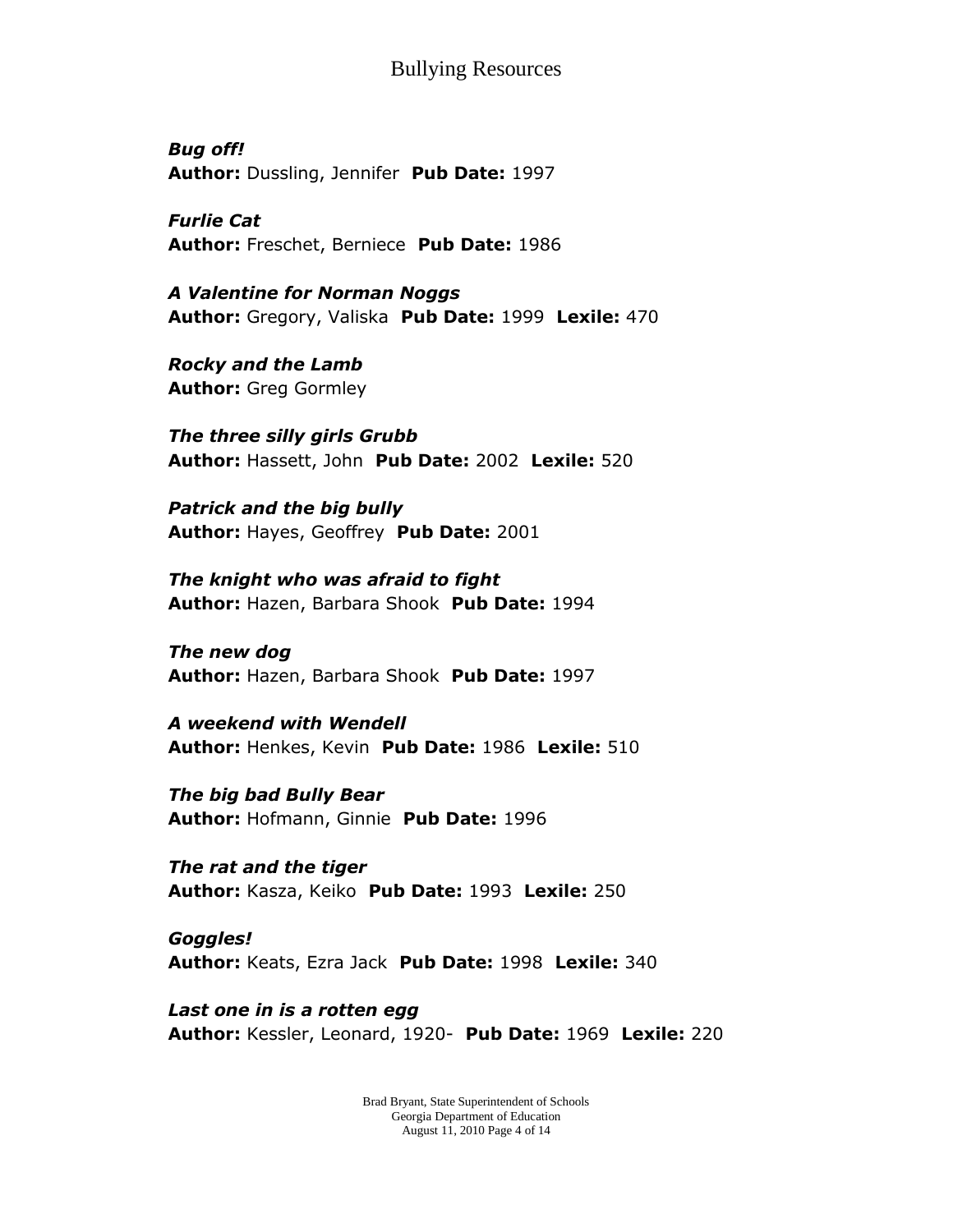*Hooway for Wodney Wat* **Author:** Lester, Helen **Pub Date:** 1999 **Lexile:** 360

*Jess was the brave one* **Author:** Little, Jean, 1932- **Pub Date:** 1991

*Prince Bertram the Bad* **Author:** Lobel, Arnold **Pub Date:** 1963

*Stand tall, Molly Lou Melon* **Author:** Lovell, Patty, 1964- **Pub Date:** 2001 **Lexile:** 560

*Nobody knew what to do: a story about bullying* **Author:** McCain, Becky Ray **Pub Date:** 2001

*Grandmas trick-or-treat* **Author:** McCully, Emily Arnold **Pub Date:** 2001 **Lexile:** 150

*Merry Christmas, space case* **Author:** Marshall, James, 1942-1992 **Pub Date:** 1986

*Clever Tortoise: a traditional African tale* **Author:** Martin, Francesca **Pub Date:** 2000

*Just a bully* **Author:** Mayer, Gina **Pub Date:** 1999

*If I had a gorilla* **Author:** Mayer, Mercer, 1943- **Pub Date:** 2004

*Just a daydream* **Author:** Mayer, Mercer, 1943- **Pub Date:** 1989 **Lexile:** 570

*Dinofours: I'm Super Dino!* **Author:** Metzger, Steve **Pub Date**1997 **Lexile:** 250

*Heroes* **Author:** Mochizuki, Ken, 1954- **Pub Date:** 1995 **Lexile:** 670

> Brad Bryant, State Superintendent of Schools Georgia Department of Education August 11, 2010 Page 5 of 14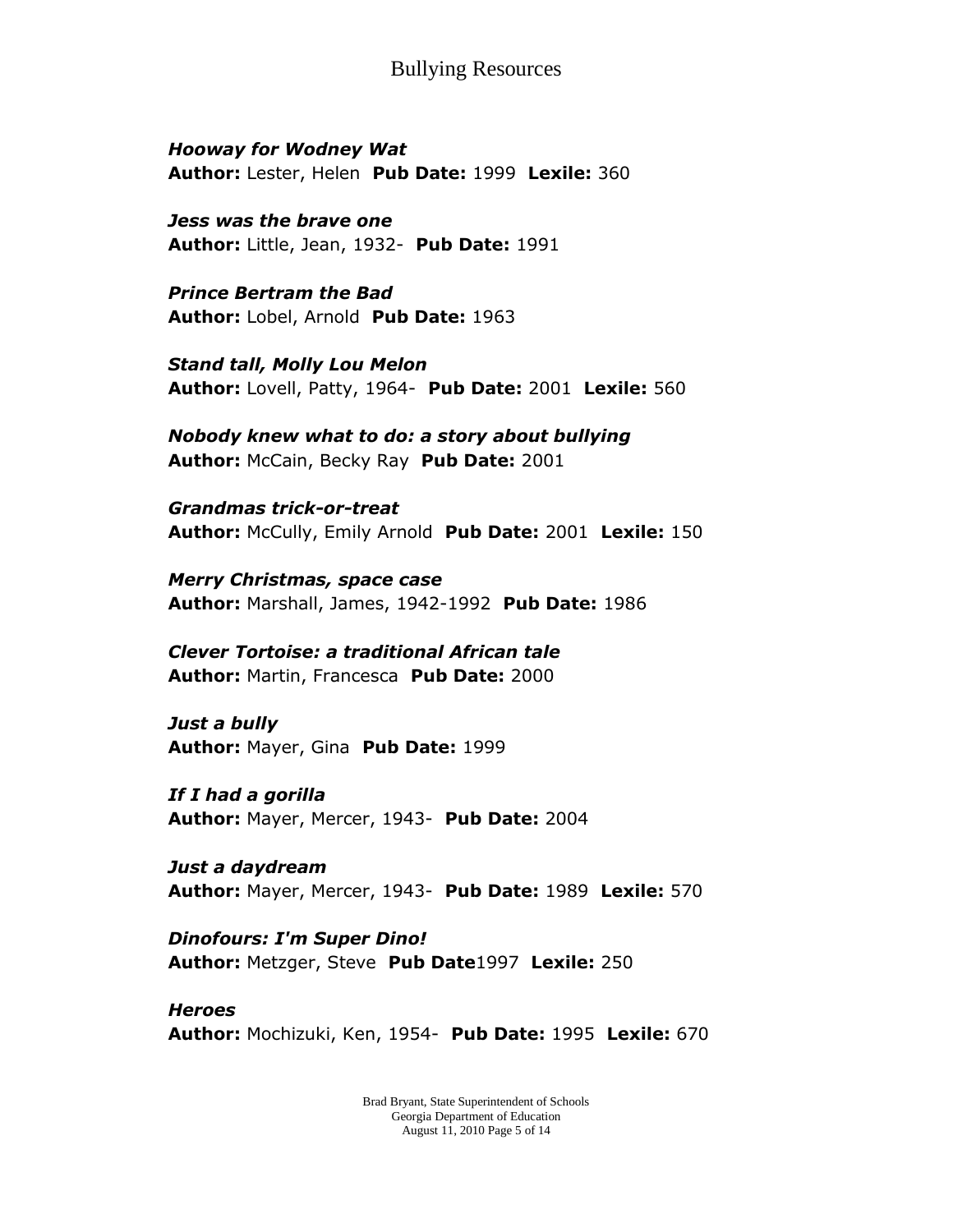*The two bullies* **Author:** Morimoto, Junko **Pub Date:** 1997 **Lexile:** 370

*King of the playground* **Author:** Naylor, Phyllis Reynolds **Pub Date:** 1991 **Lexile:** 310

*Spunky's camping adventure* **Author:** Oke, Janette, 1935- **Pub Date:** 1998

*The recess queen* **Author:** O'Neill, Alexis, 1949- **Pub Date:** 2002 **Lexile:** 450

*Big bad Bruce* **Author:** Peet, Bill **Pub Date:** 1977 **Lexile:** 890

*Cock-a-doodle Dudley* **Author:** Peet, Bill **Pub Date:** 1990 **Lexile:** 570

*Jethro and Joel were a troll* **Author:** Peet, Bill **Pub Date:** 1987 **Lexile:** 670

*Awful Evelina* **Author:** Pfeffer, Susan Beth, 1948- **Pub Date:** 1979

*The adventures of Sparrowboy* **Author:** Pinkney, Brian **Pub Date:** 1997 **Lexile:** 540

*Mr. Lincoln's way* **Author:** Polacco, Patricia **Pub Date:** 2001 **Lexile:** 450

*Brave little Pete of Geranium Street* **Author:** Prelutsky, Jack, 1940- **Pub Date:** 1986

*Is it because?* **Author**: Tony Ross

*No biting, horrible crocodile!* **Author:** Shipton, Jonathan **Pub Date:** 1995

> Brad Bryant, State Superintendent of Schools Georgia Department of Education August 11, 2010 Page 6 of 14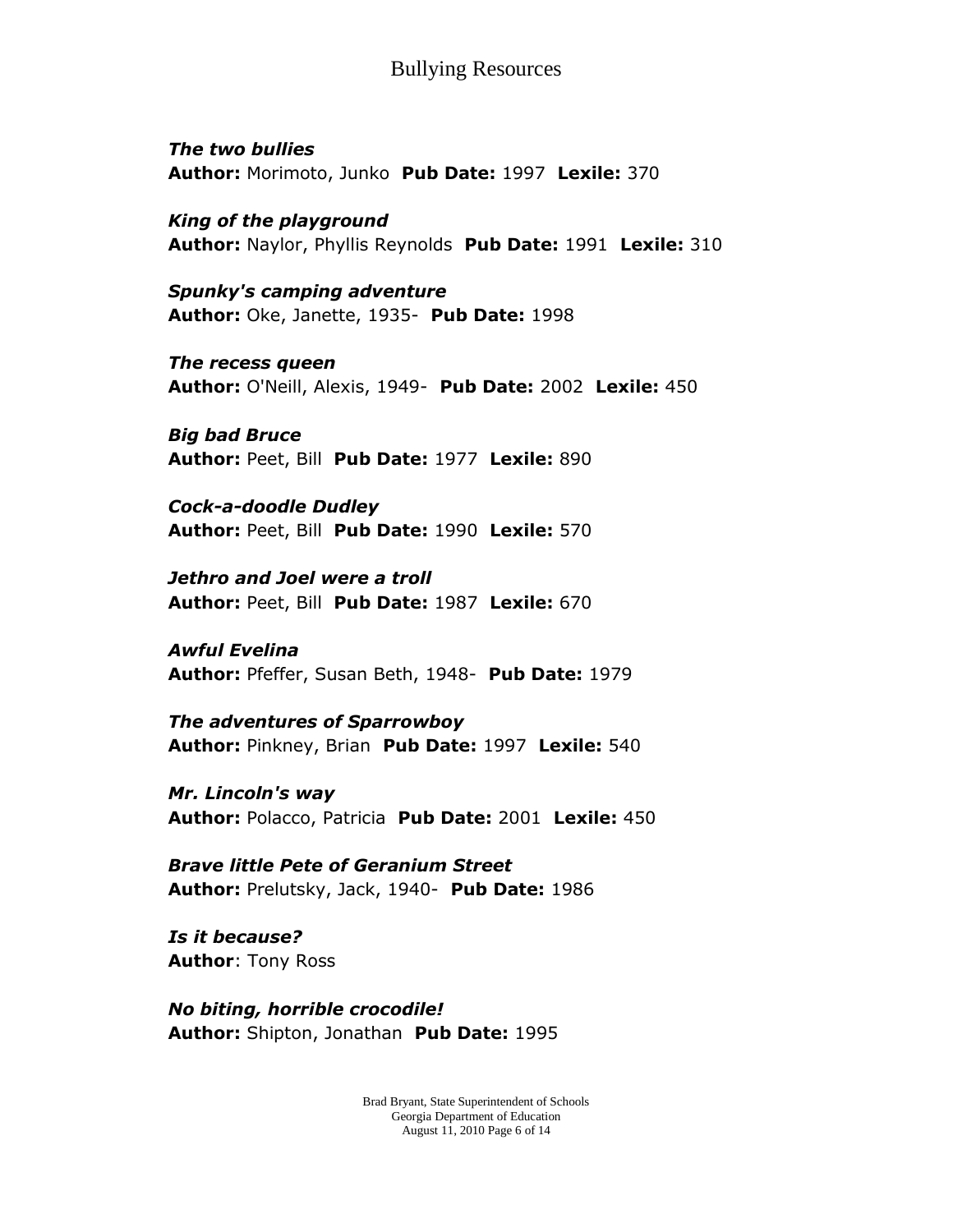*Hugo and the bully frogs* **Author:** Simon, Francesca **Pub Date:** 1999

*Who's afraid of the big, bad bully?* **Author:** Slater, Teddy **Pub Date:** 1995 **Lexile:** 480

*King of the pond* **Author:** Sommer, Carl, 1930- **Pub Date:** 2000 **Lexile:** 440

*The Saturday kid* **Author:** Sorel, Edward, 1929- **Pub Date:** 1999 **Lexile:** 590

*Bubble-gum radar* **Author:** Wells, Rosemary **Pub Date:** 2002

*Hazel's amazing mother* **Author:** Wells, Rosemary **Pub Date:** 1985 **Lexile:** 570

*Tyrone, the double dirty rotten cheater* **Author:** Wilhelm, Hans, 1945- **Pub Date:** 1991 **Lexile:** 370

#### ᆠ **Books for Older Kids (Grades 5-8)**

*The ghost in Allie's pool* **Author:** Bodi, Sari, 1954- **Pub Date:** 2007 **:**

*Snowboard Maverick.* **Author:** Christopher, Matt **Pub Date**: 1997 **Lexile**: 680

*Freedom Train* **Author:** Coleman, Evelyn **Lexile:** 910

*The ice cream con* **Author:** Docherty, James, 1976- **Pub Date:** 2008 **Lexile:** 800

*The vampire's photograph* **Author:** Emerson, Kevin **Pub Date:** 2008 **Lexile:** 780

*Men of stone* **Author:** Friesen, Gayle **Pub Date:** 2000 **Lexile:** 530

> Brad Bryant, State Superintendent of Schools Georgia Department of Education August 11, 2010 Page 7 of 14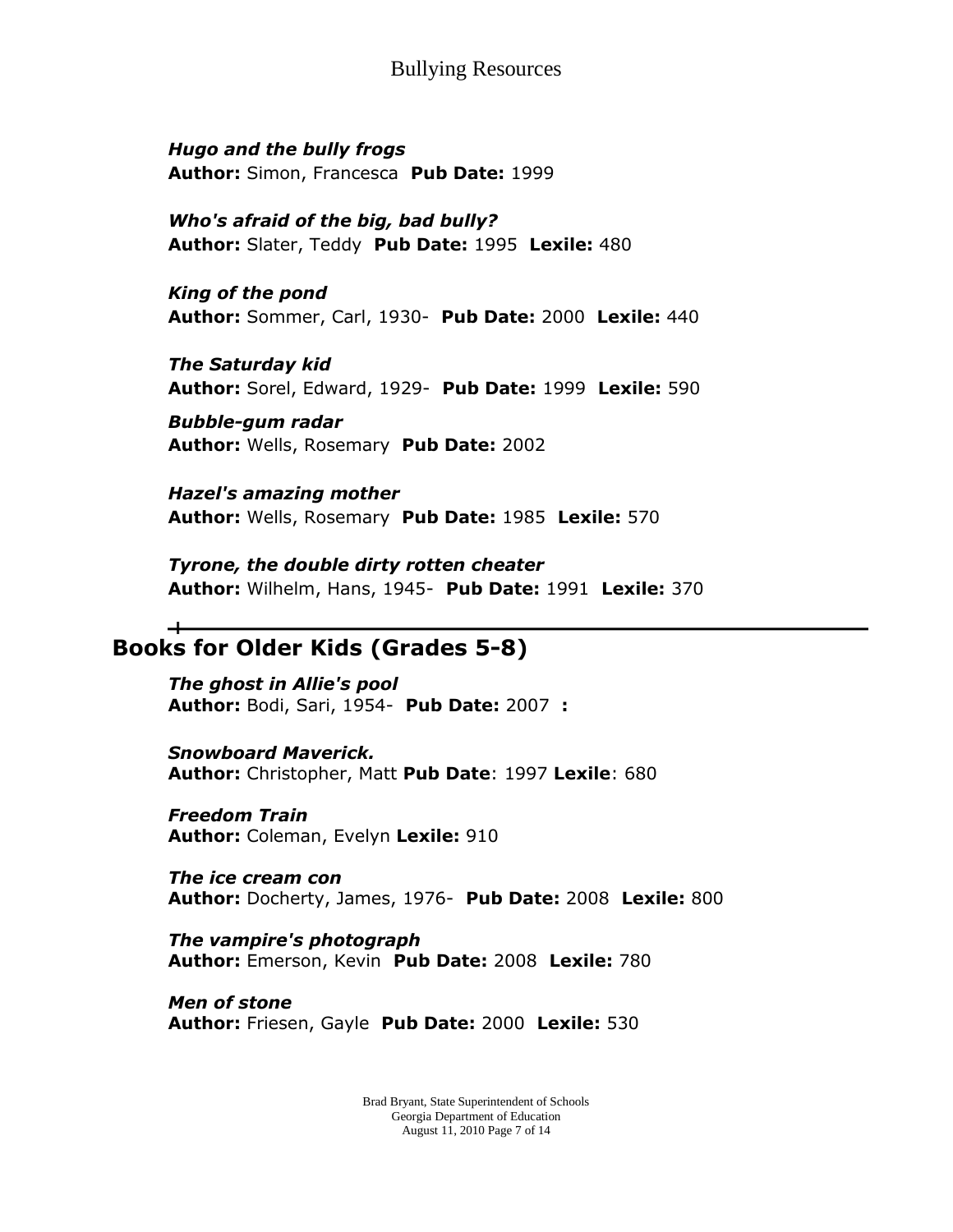*Deliver us from Normal* **Author:** Klise, Kate **Pub Date:** 2005 **Lexile:** 690

*A pitch in time* **Author:** Lytle, Robert A. **Pub Date:** 2002 **:**

*The secret diary of Adrian Cat* **Author:** Macfarlane, Stuart **Pub Date:** 2006

*Missing* **Author:** MacPhail, Catherine, 1946- **Pub Date:** 2002 **Lexile:** 510

*Eye of the crow* **Author:** Peacock, Shane **Pub Date:** 2007 **Lexile:** 760

*Paraworld zero* **Author:** Peterson, Matthew **Pub Date:** 2008 **:**

*Bystander.* **Author** Preller, James **Lexile**: 600

*Mercy on these teenage chimps* **Author:** Soto, Gary **Pub Date:** 2007 **Lexile:** 780

*Porcupine* **Author:** Tilly, Meg **Pub Date:** 2007 **Lexile:** 730

*Secret Identity.* **Author:** VanDrannnen, Wendelin. **Lexile**: 520

*Fouling out* **Author:** Walters, Gregory **Pub Date:** 2008 **Lexile:** 820

*Mirrorscape* **Author:** Wilks, Mike **Pub Date:** 2009 **:**

## **Books for Teens (Grades 9-12)**

┷

*Enter the game* **Author:** Bishop, Debbie **Pub Date:** 2003 **:**

*Kissing the rain* **Author:** Brooks, Kevin **Pub Date:** 2004 **Lexile:** 640

> Brad Bryant, State Superintendent of Schools Georgia Department of Education August 11, 2010 Page 8 of 14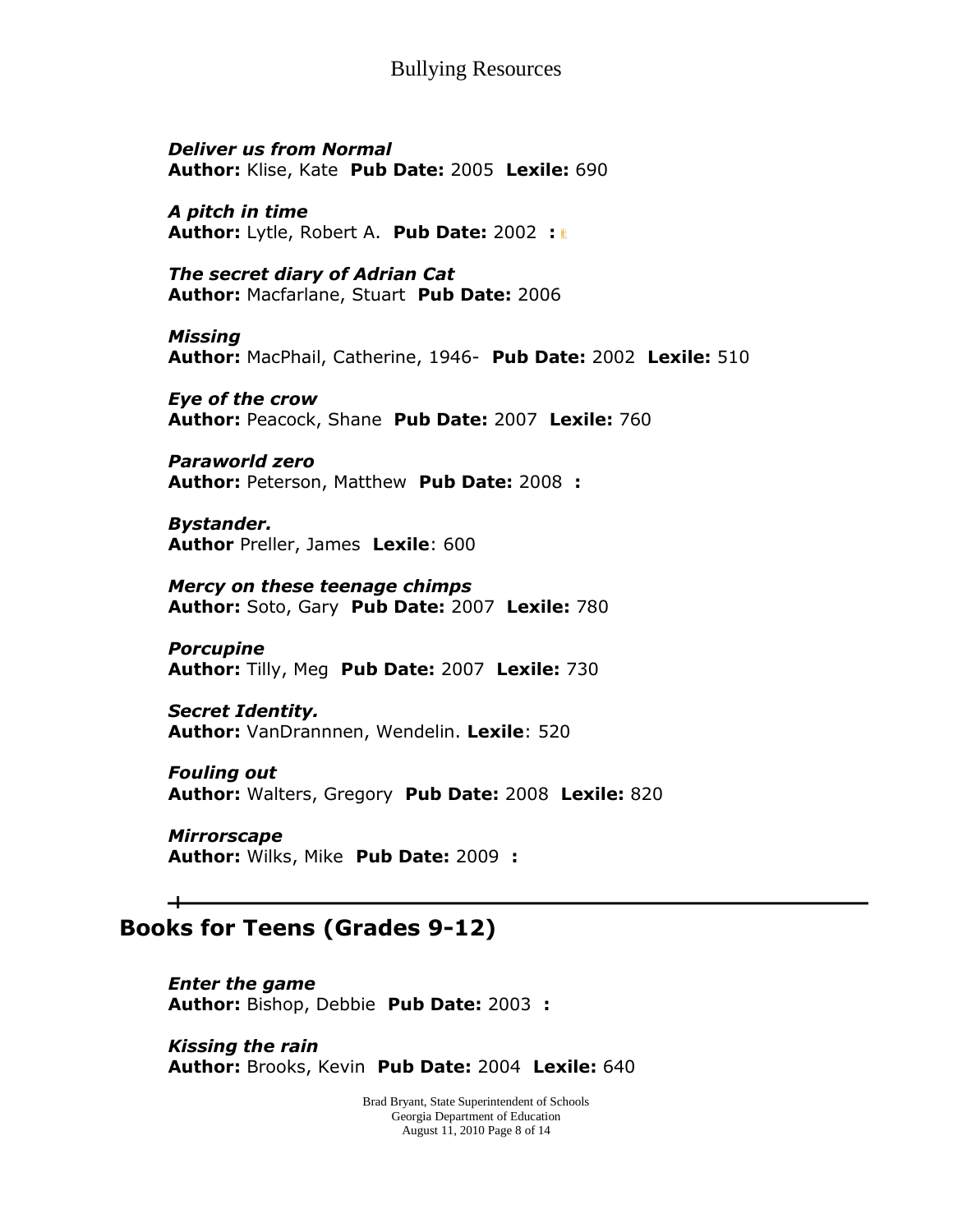*Please stop laughing* **Author:** Blanco, Jodee

*Aria of the sea* **Author:** Calhoun, Dia **Pub Date:** 2000 **Lexile:** 650

*Bloody Liggie* **Author:** Catran, Ken **Pub Date:** 2004

*The power of one* **Author:** Courtenay, Bryce, 1933- **Pub Date:** 2005 **Lexile:** 940

*Desert blood 10pm/9c* **Author:** Cree, Ronald **Pub Date:** 2006 **:**

*Inventing Elliot* **Author:** Gardner, Graham **Pub Date:** 2004 **Lexile:** 690

*Brutal* **Author:** Harmon, Michael **Pub Date**: 2009

*Hit squad* **Author:** Heneghan, James, 1930- **Pub Date:** 2003 **Lexile:** 560

*New boy* **Author:** Houston, Julian **Pub Date:** 2005 **Lexile:** 990

*Escaping the giant wave* **Author:** Kehret, Peg **Pub Date:** 2003 **Lexile:** 750

*Home of the Braves* **Author:** Klass, David **Pub Date:** 2002 **Lexile:** 870

*Buddha boy* **Author:** Koja, Kathe **Pub Date:** 2003 **Lexile:** 1090

*Poison ivy* **Author:** Koss, Amy Goldman, 1954- **Pub Date:** 2006 **Lexile:** 840

*Peacekeepers* **Author:** Linden, Dianne **Pub Date:** 2003

*In the break* **Author:** Lopez, Jack, 1950- **Pub Date:** 2006 **Lexile:** 890

> Brad Bryant, State Superintendent of Schools Georgia Department of Education August 11, 2010 Page 9 of 14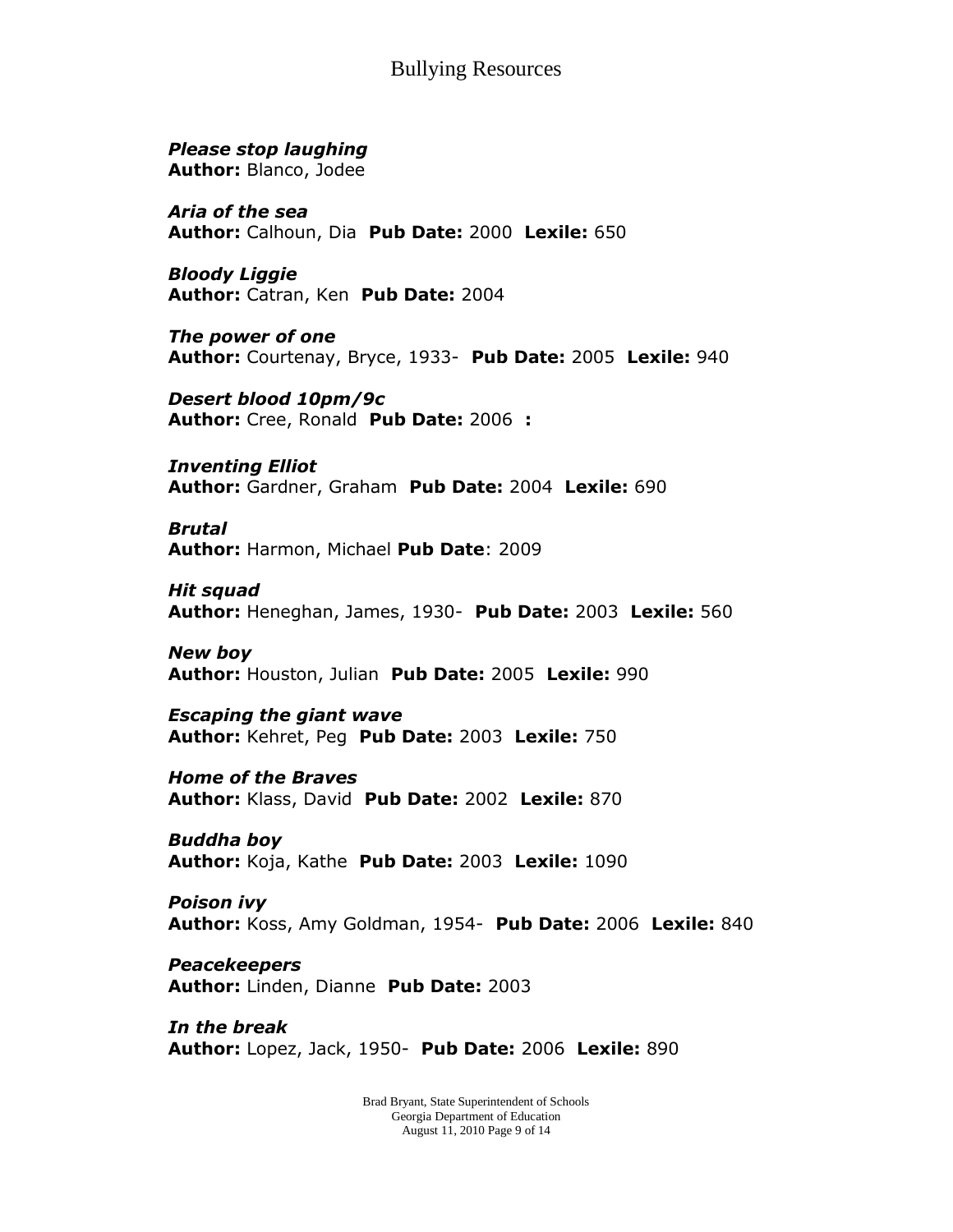*Flip* **Author:** Lubar, David **Pub Date:** 2003 **Lexile:** 550

*Dough Boy* **Author:** Marino, Peter, 1960- **Pub Date:** 2005 **Lexile:** 820

*Exposure* **Author:** Murdoch, Patricia, 1957- **Pub Date:** 2006 **Lexile:** 510

*Shooter* **Author:** Myers, Walter Dean, 1937- **Pub Date:** 2004 **Lexile:** 690

*Wishing on the midnight star: my Asperger brother* **Author:** Ogaz, Nancy, 1955- **Pub Date:** 2004

*Hangman's curse* **Author:** Peretti, Frank E. **Pub Date:** 2001 **Lexile:** 680

*Burn* **Author:** Phillips, Suzanne **Pub Date** 2008

*The body of Christopher Creed* **Author:** Plum-Ucci, Carol, 1957- **Pub Date:** 2000 **Lexile:** 720

*King Dork* **Author:** Portman, Frank **Pub Date:** 2006 **Lexile:** 1060

*The devil's toenail: a novel* **Author:** Prue, Sally **Pub Date:** 2004 **Lexile:** 670

*Hang on in there, Shelley* **Author:** Saksena, Kate **Pub Date:** 2003 **:**

*Give a boy a gun* **Author:** Strasser, Todd **Pub Date:** 2000 **Lexile:** 760

*Edge* **Author:** Tullson, Diane, 1958- **Pub Date:** 2003 **:**

*Rebound* **Author:** Walters, Eric, 1957- **Pub Date:** 2000 **Lexile:** 640

*So super stylish* **Author:** Wilkins, Rose **Pub Date:** 2006 **:**

> Brad Bryant, State Superintendent of Schools Georgia Department of Education August 11, 2010 Page 10 of 14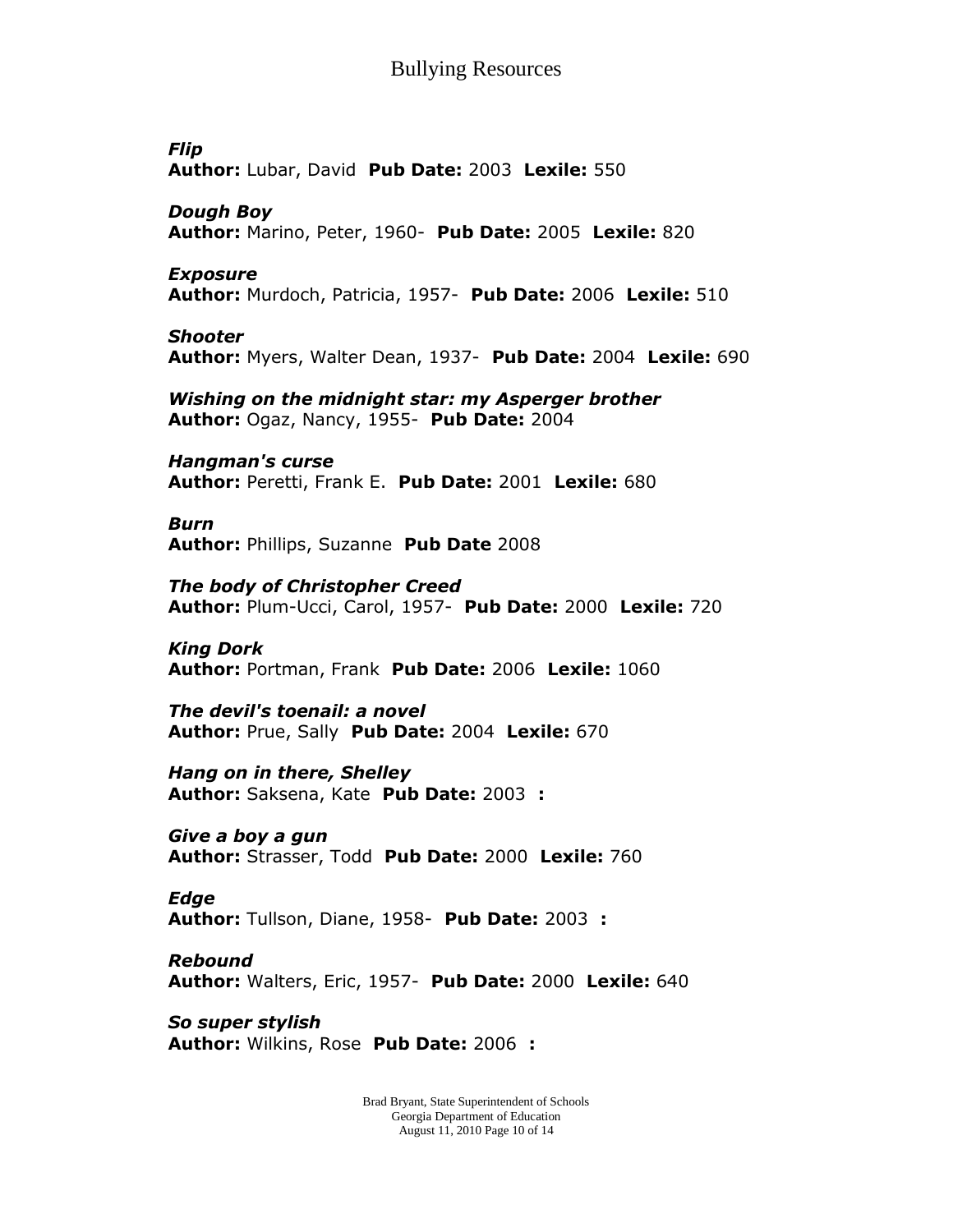## *Queen of the toilet bowl* **Author:** Wishinsky, Frieda **Pub Date:** 2005 **Lexile:** 560

# **Websites:**

#### **Georgia Department of Education resources:**

<http://public.doe.k12.ga.us/cybersafety.aspx?PageReq=CSModules>

[http://public.doe.k12.ga.us/DMGetDocument.aspx/SDFS%20Winter%20Spring%202008%2020](http://public.doe.k12.ga.us/DMGetDocument.aspx/SDFS%20Winter%20Spring%202008%202009%20Newsletter%20Final.pdf?p=6CC6799F8C1371F6453AFE3B0243D4A3B86A0AC26E31128901385D207569DC1E&Type=D) [09%20Newsletter%20Final.pdf?p=6CC6799F8C1371F6453AFE3B0243D4A3B86A0AC26E31](http://public.doe.k12.ga.us/DMGetDocument.aspx/SDFS%20Winter%20Spring%202008%202009%20Newsletter%20Final.pdf?p=6CC6799F8C1371F6453AFE3B0243D4A3B86A0AC26E31128901385D207569DC1E&Type=D) [128901385D207569DC1E&Type=D](http://public.doe.k12.ga.us/DMGetDocument.aspx/SDFS%20Winter%20Spring%202008%202009%20Newsletter%20Final.pdf?p=6CC6799F8C1371F6453AFE3B0243D4A3B86A0AC26E31128901385D207569DC1E&Type=D)

## **Professor Garfield (the cat) Foundation for Internet Safety**

<http://www.infinitelearninglab.org/>

## **Georgia's CyberSafety Site:**

The Georgia Internet Crimes Against Children Task Force (ICAC) is a virtual task force with no bricks and mortar to house the many participants. The administrative offices for GICAC are located at the [Georgia Bureau of Investigation](http://www.ganet.org/gbi) (GBI) Headquarters. The Director for the Task Force is the Special Agent in Charge of the GBI's High Technology Investigations Unit (HTIU). Also housed at GBI Headquarters are eight HTIU Special Agents who coordinate Georgia ICAC investigations, along with the cyber tips received from the [National Center for Missing and](http://www.gaicac.us/ICAC_About.htm)  [Exploited Children](http://www.gaicac.us/ICAC_About.htm) (NMEC). The GBI also has a Special Agent trained and equipped to conduct Internet crimes against children investigations in Douglas (Southeast Georgia). The Georgia ICAC offers equipment and training to local law enforcement agencies. [http://www.gaicac.us/ICAC\\_Introduction.htm](http://www.gaicac.us/ICAC_Introduction.htm)

> Brad Bryant, State Superintendent of Schools Georgia Department of Education August 11, 2010 Page 11 of 14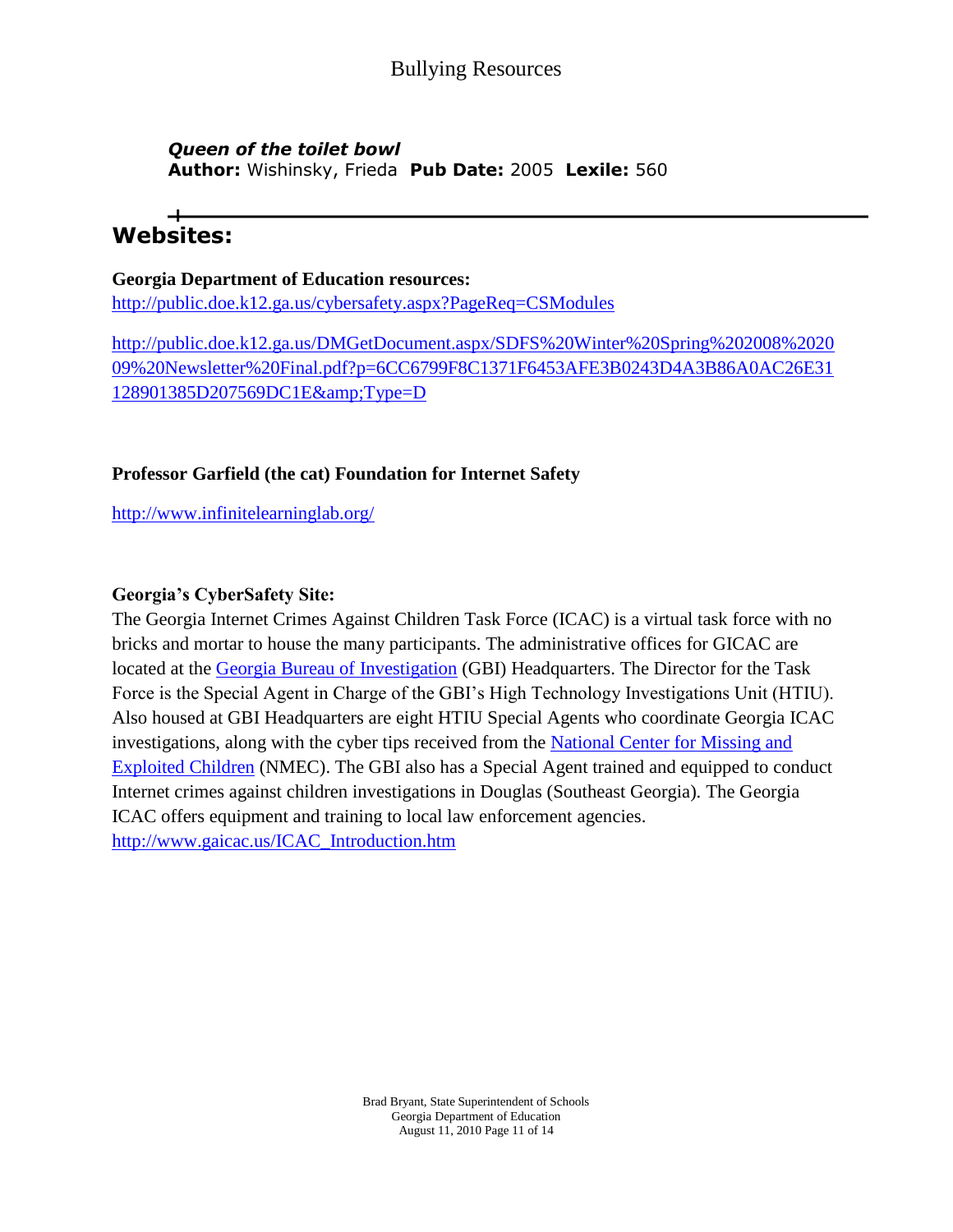**The Centers for Disease Control (CDC)** has a web page that outlines the problems associated with technology and youth violence. The CDC says:

*Youth can use electronic media to embarrass, harass or threaten their peers. Increasing numbers of adolescents are becoming victims of this new form of violence. Although many different termssuch as cyberbullying, Internet harassment, and Internet bullying-have been used to describe this type of violence, electronic aggression is the term that most accurately captures all types of violence that occur electronically. Like traditional forms of youth violence, electronic aggression is associated with emotional distress and conduct problems at school*. [http://www.cdc.gov/ncipc/dvp/electronic\\_aggression.htm](http://www.cdc.gov/ncipc/dvp/electronic_aggression.htm)

## **Resources on Bullying and Cyberbullying**

<http://learning.blogs.nytimes.com/2010/06/28/resources-on-bullying-and-cyberbullying/>

Grade Level: 6-8, 9-12

Subject: English, Health, Social Studies

Summary: In this lesson, students reflect on the *bullying* in their community, hold an anonymous discussion about *bullying* and suggest solutions to the problem.

#### **Dealing With** *Bullies* **:** *Bullying* **Is a Bummer**

#### [http://www.kidshealth.org/kid/grow/school\\_stuff/](http://www.kidshealth.org/kid/grow/school_stuff/bullies.html)*bullies*.html

Summary: *Bullying* is a problem that has been around for a long time. Many kids have dealt with *bullies* at one time or another. A *bully* is a boy or girl who makes fun of or hurts another person to make himself or herself feel important. *Bullies* are often hard to get along with and the things they do may be hurtful or harmful to other people. But you don't have to let *bullies* get the best of you and your buddies.

#### **Dealing with** *Bullies*

[http://teenshealth.org/teen/your\\_mind/problems/bullies.html](http://teenshealth.org/teen/your_mind/problems/bullies.html)

Summary: It happens more than many people may think - about one out of ten teens is the victim of *bullying* at some point during childhood or adolescence.

## **APA Online - Topic:** *Bullying*

<http://www.apa.org/topics/topicbully.html>

Grade Level: 6-8, 9-12

Subject: Health, Science, Social Studies

Summary: *Bullying* is aggressive behavior that is intended to cause harm or distress, occurs repeatedly over time, and occurs in a relationship in which there is an imbalance of power or strength. *Bullying* can take many forms, including physical violence, teasing and name-calling, intimidation, and social exclusion.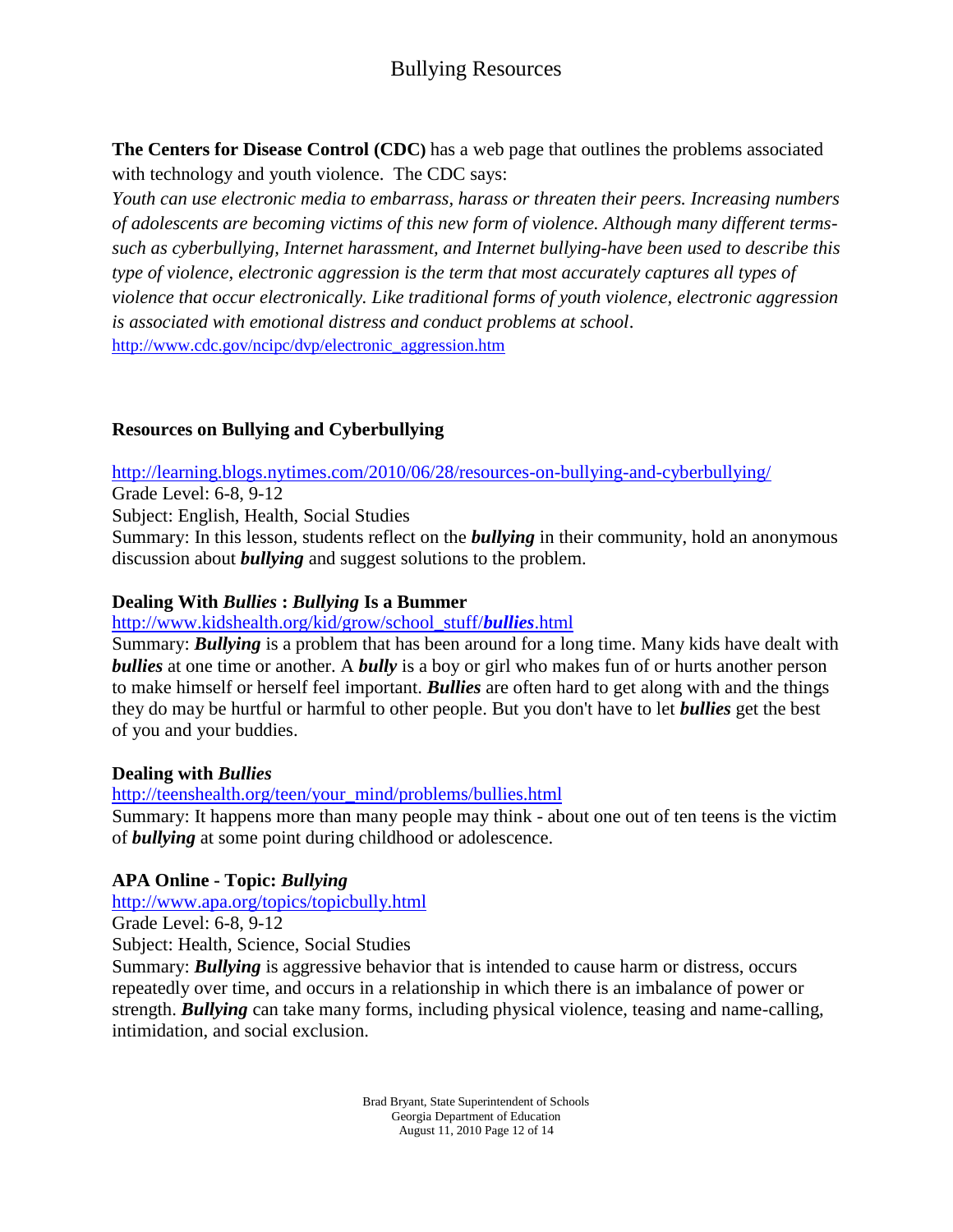## *Bullying* **Online**

## [http://www.besafeonline.org/English/](http://www.besafeonline.org/English/bullying_online.htm)*bullying*\_online.htm

Summary: Bullying is a big concern for many parents and, if your child is distressed by any sort of bullying, then it should be taken seriously. (Website from Scotland)

## **Dealing With Bullies:**

<http://kidshealth.org/kid/feeling/emotion/bullies.html>

Bullying is a big problem. It can make kids feel hurt, scared, sick, lonely, embarrassed and [sad.](http://kidshealth.org/kid/feeling/thought/sadness.html) Bullies might hit, kick, or push to hurt people, or use words to call names, threaten, tease, or scare them. A bully might say mean things about someone, grab a kid's stuff, make fun of someone, or leave a kid out of the group on purpose. Some bullies threaten people or try to make them do things they don't want to do

## **What Kids Are Saying About Bullying:**

[http://kidshealth.org/kid/feeling/school/poll\\_bullying.html?tracking=K\\_RelatedArticle](http://kidshealth.org/kid/feeling/school/poll_bullying.html?tracking=K_RelatedArticle) If you have been [bullied,](http://kidshealth.org/kid/feeling/emotion/bullies.html) you know how bad it feels. But you might not know how many other kids have felt exactly the same way. We were wondering what kids thought about this tough topic so we asked 1,229 boys and girls to answer some questions about bullying. Nearly **half** of them said they had been bullied before. Some said it was happening every day. Others said it only happened once in a while

## **For Primary Students:**

## <http://www.oceps.co.uk/bullying.htm>

Primary school curriculum subject resources, primary school interactive fun and games, information for primary school parents, teachers.

## **Other websites:**

<http://surfnetkids.com/bullying>

<http://www.stopbullyingnow.hrsa.gov/kids/>

<http://origin.www.netsmartz.org/education/download/>

[http://cybersmartcurriculum.org/cyberbullying/lessons/](https://mail.clarke.k12.ga.us/exchweb/bin/redir.asp?URL=http://cybersmartcurriculum.org/cyberbullying/lessons/)

<http://www.netsmartz.org/resources/reallife.htm#realcanttake>

[http://www.cyberbulling.org](http://www.cyberbulling.org/)

[http://www.getnetwise.org](http://www.getnetwise.org/)

[http://www.bullying.org](http://www.bullying.org/)

Brad Bryant, State Superintendent of Schools Georgia Department of Education August 11, 2010 Page 13 of 14